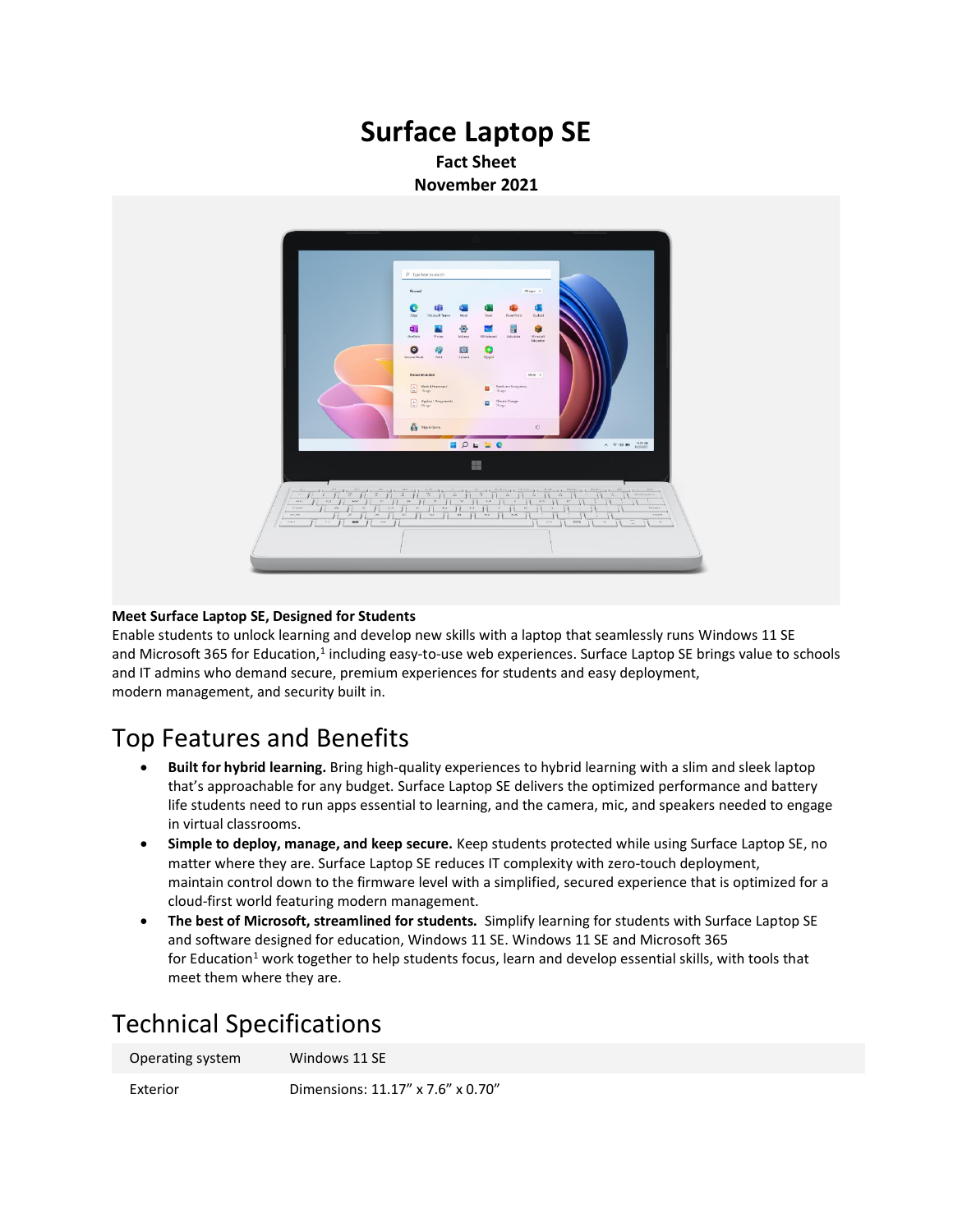Weight: 2.45 lbs (1112.4g)

|                       | Casing: All plastic body unpainted<br>Colors: Glacier<br>Physical buttons: Power button and Volume buttons on Keyboard<br>Hinge: 135 degrees open angle<br>$\bullet$                                                  |
|-----------------------|-----------------------------------------------------------------------------------------------------------------------------------------------------------------------------------------------------------------------|
| Display               | Screen: 11.6" TFT Liquid Crystal Display Module<br>Resolution: 1366 x 768 (135 PPI)<br>Aspect Ratio: 16:9                                                                                                             |
| CPU                   | Intel® Celeron® Processor N4020<br>Intel® Celeron® Processor N4120                                                                                                                                                    |
| Graphics              | Intel <sup>®</sup> UHD Graphics 600                                                                                                                                                                                   |
| Memory                | 4GB or 8GB DDR4                                                                                                                                                                                                       |
| Storage               | 64GB or 128GB Embedded MultiMedia Card (eMMC)                                                                                                                                                                         |
| Security              | Firmware TPM<br>Nano Security Lock slot                                                                                                                                                                               |
| <b>Network</b>        | Wi-Fi: 802.11ac (2x2)<br><b>Bluetooth Wireless 5.0 LE</b>                                                                                                                                                             |
| Battery               | Up to 16 hours of typical device usage <sup>2</sup><br>Charge your Surface Laptop SE up to 80% in less than ninety minutes. <sup>3</sup><br>Charge your Surface Laptop SE up to 50% in less than an hour <sup>4</sup> |
| Cameras               | 1MP Front facing camera with up to 720p 30fps video                                                                                                                                                                   |
| Audio                 | 2W Stereo Speakers<br>Single digital microphone                                                                                                                                                                       |
| Ports                 | 1 x USB-A<br>1 x USB-C<br>1 x Barrel type DC connector<br>1 x 3.5 mm Headphone/Mic Jack                                                                                                                               |
| Sensors               | 1 x Hall-effect sensor                                                                                                                                                                                                |
| Software              | Windows 11 SE<br>Microsoft 365 for Education <sup>5</sup>                                                                                                                                                             |
| Power Supply          | 40W power supply                                                                                                                                                                                                      |
| In the Box            | Surface Laptop SE<br>Power Supply<br>Quick Start Guide<br>Safety and warranty documents                                                                                                                               |
| Warranty <sup>6</sup> | 1-year limited hardware warranty                                                                                                                                                                                      |